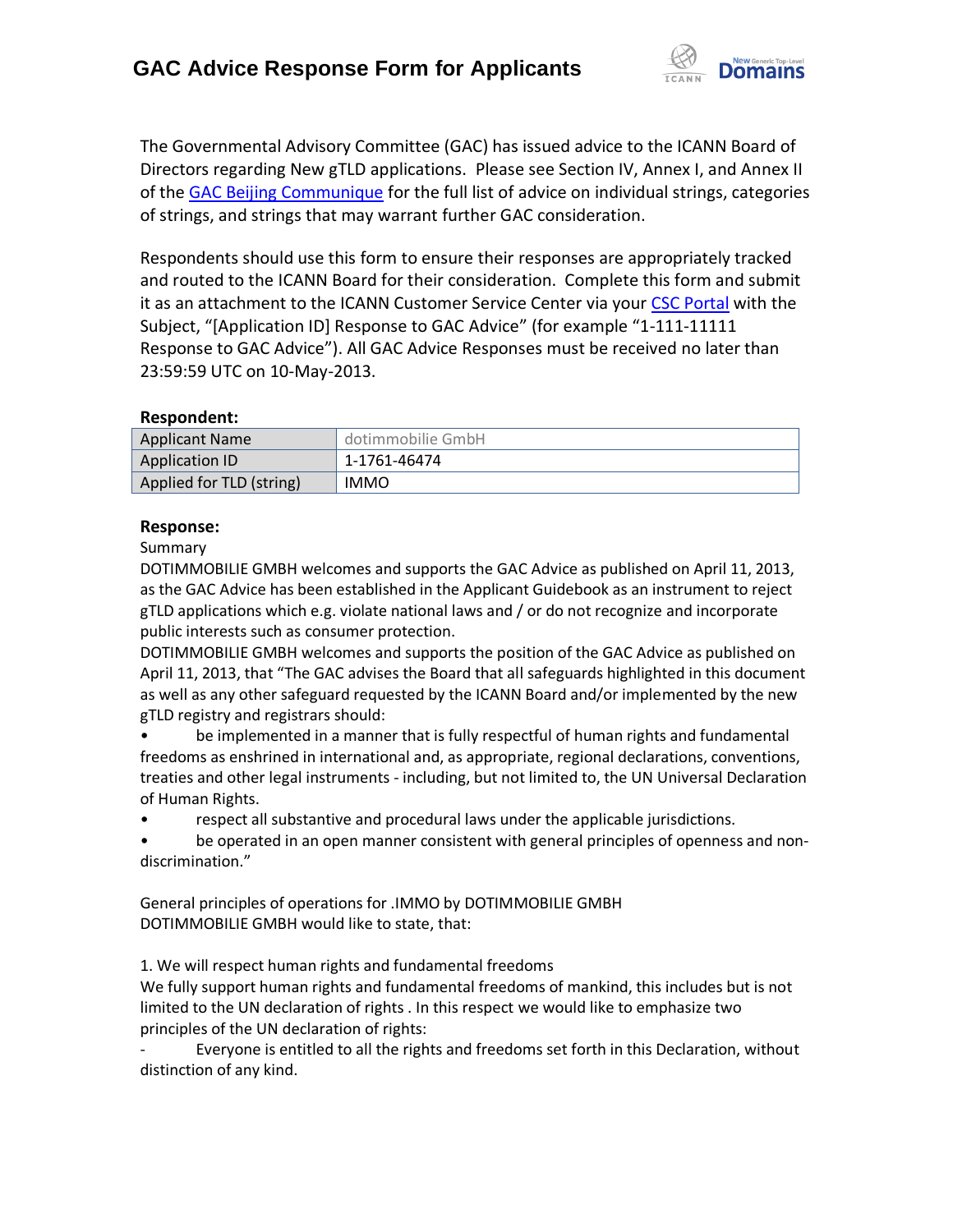## **GAC Advice Response Form for Applicants**



- Article 19: Everyone has the right to freedom of opinion and expression; this right includes freedom to hold opinions without interference and to seek, receive and impart information and ideas through any media and regardless of frontiers.

2. We will respect national laws

We require our registrars and registrants to comply with all applicable laws, including those that relate to privacy, data collection, consumer protection (including in relation to misleading and deceptive conduct), disclosure of data, and financial disclosures

3. We will operate the TLD in an open manner consistent with general principles of openness and non‐discrimination

The fundamental goals of the Introduction of New gTLDs are:

The new gTLD program will create a means for prospective registry operators to apply for new gTLDs, and create new options for consumers in the market.

To foster diversity, encourage competition, and enhance the utility of the DNS.

- ICANN expects a diverse set of applications for new gTLDs, including IDNs, creating significant potential for new uses and benefit to Internet users across the globe. We fully support these goals with the underlying principles of openness and non-discrimination and which will lead to greater choice and diversity for consumers based on competition among registries.

Detailed commitments by DOTIMMOBILIE GMBH for .IMMO based on General Safeguards DOTIMMOBILIE GMBH, the applicant for the .IMMO top-level domain, will implement as already stated in the application the following safeguards in a manner that (i) is fully respectful of human rights and fundamental freedoms as enshrined in international and, as appropriate, regional declarations, conventions, treaties and other legal instruments – including, but not limited to, the UN Universal Declaration of Human Rights, (ii) respects all substantive and procedural laws under the applicable jurisdictions, and (iii) the gTLD be operated in an open manner consistent with general principles of openness and non‐discrimination. The safeguards will be subject to contractual oversight.

The Safeguards are in detail:

1. WHOIS verification and checks - DOTIMMOBILIE GMBH will conduct checks on a statistically significant basis to identify registrations in its gTLD with deliberately false, inaccurate or incomplete WHOIS data at least twice a year. DOTIMMOBILIE GMBH will weigh the sample towards registrars with the highest percentages of deliberately false, inaccurate or incomplete records in the previous checks. DOTIMMOBILIE GMBH will notify the relevant registrar of any inaccurate or incomplete records identified during the checks, triggering the registrar's obligation to solicit accurate and complete information from the registrant.

2. Mitigating abusive activity - DOTIMMOBILIE GMBH will ensure that terms of use for registrants include prohibitions against the distribution of malware, operation of botnets, phishing, piracy, trademark or copyright infringement, fraudulent or deceptive practices, counterfeiting or otherwise engaging in activity contrary to applicable law.

3. Security checks - While respecting privacy and confidentiality, DOTIMMOBILIE GMBH will periodically conduct a technical analysis to assess whether domains in its gTLD are being used to